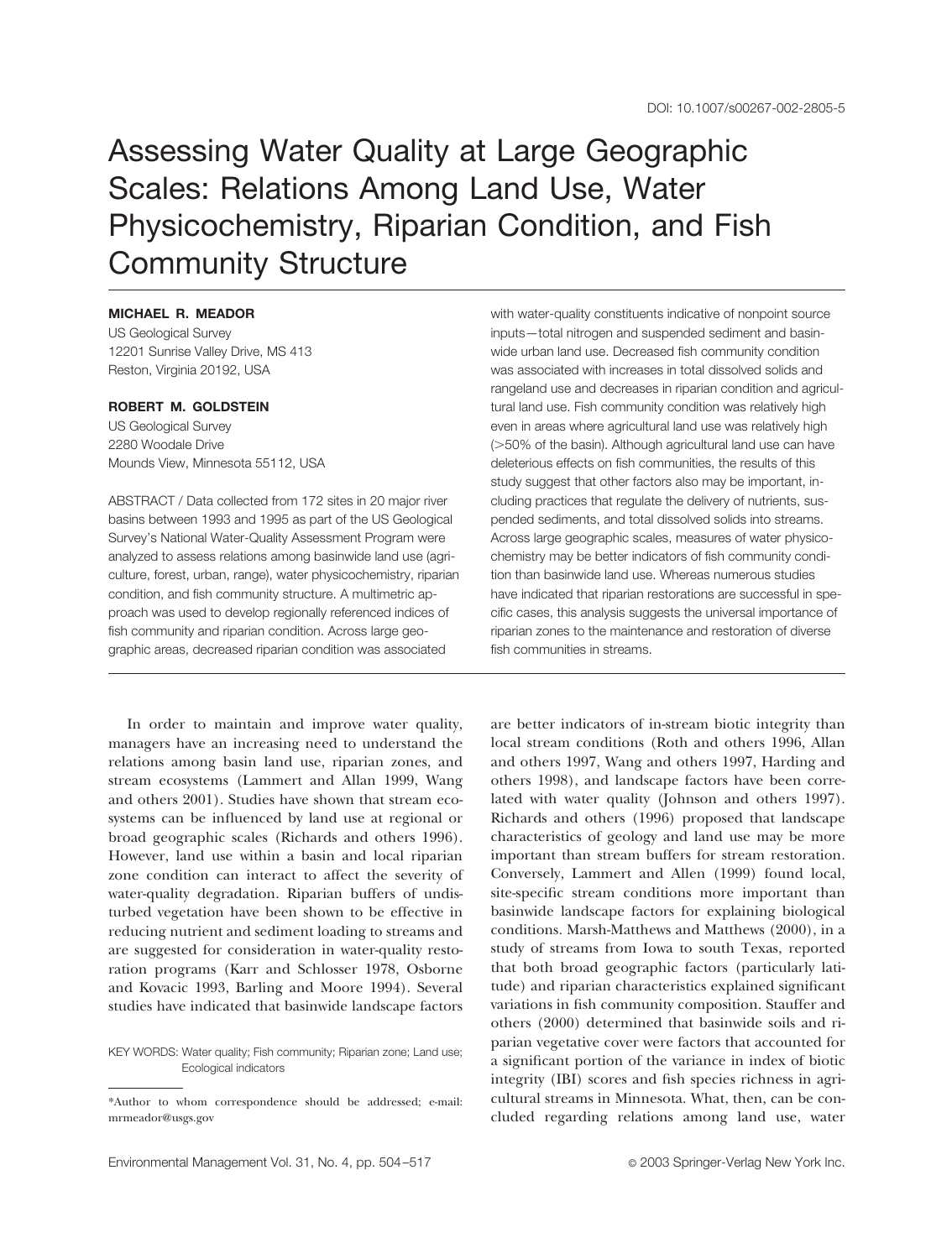| NAWQA study unit                                 | States in study unit   | Study unit<br>abbreviation | Number<br>of sites |
|--------------------------------------------------|------------------------|----------------------------|--------------------|
| Apalachicola-Chattahoochee-Flint River Basin     | AL, FL, GA             | <b>ACFB</b>                | 6                  |
| Albemarle-Pamlico Drainage                       | NC, VA                 | <b>ALBE</b>                | 10                 |
| Central Columbia Plateau                         | ID, WA                 | <b>CCPT</b>                | 6                  |
| Central Nebraska Basins                          | NE                     | <b>CNBR</b>                | 8                  |
| Connecticut, Housatonic, and Thames River Basins | CT, MA, NH, NY, RI, VT | <b>CONN</b>                | 10                 |
| Georgia-Florida Coastal Plain                    | GA, FL                 | <b>GAFL</b>                | 6                  |
| Hudson River Basin                               | NY, CT, MA, NJ, VT     | <b>HDSN</b>                |                    |
| Lower Susquehanna River Basin                    | PA, MD                 | <b>LSUS</b>                | 7                  |
| Nevada Basin and Range                           | NV, CA                 | <b>NVBR</b>                |                    |
| Ozark Plateaus                                   | AR, KS, MO, OK         | <b>OZRK</b>                | 13                 |
| Potomac River Basin                              | DC, MD, PA, VA, WV     | <b>POTO</b>                | 9                  |
| Red River of the North                           | MN, ND, SD             | <b>REDN</b>                | 9                  |
| Rio Grande Valley                                | CO, NM, TX             | <b>RIOG</b>                | 8                  |
| San Joaquin-Tulare                               | <b>CA</b>              | <b>SANI</b>                | 8                  |
| South Platte River Basin                         | CO, NE, WY             | <b>SPLT</b>                | 10                 |
| <b>Trinity River Basin</b>                       | TX                     | <b>TRIN</b>                | 10                 |
| Upper Snake River Basin                          | ID, MT, NV, UT, WY     | <b>USNK</b>                | 12                 |
| White River Basin                                | IN                     | <b>WHIT</b>                | 11                 |
| Willamette Basin                                 | OR.                    | <b>WILL</b>                | 7                  |
| Western Lake Michigan Drainage                   | MI, WI                 | <b>WMIC</b>                | 8                  |

Table 1. List of 20 NAWQA study units sampled between 1993 and 1995

physicochemistry, riparian condition, and fish community structure at large geographic scales? Are patterns evident that can lead to generalizations about the relative influences of basinwide land use and site-specific water physicochemistry, and riparian conditions on fish communities?

Data from the US Geological Survey's (USGS) National Water-Quality Assessment (NAWQA) program provided the opportunity to examine relations among basin land use, water physicochemistry, riparian conditions, and fish community structure across the United States. Studies that have examined relations between land use and fish community structure generally have been limited in geographic scale to one or a few adjacent watersheds or a single river system. The advantages of small-geographic-scale studies include consistency of environmental and climatic conditions, and relatively limited variability in ichthyofauna. Examination of fish community relations with land use or other anthropogenic variables across multiple regions of the United States is lacking. In addition, analytical interpretation is challenged by broad-scale variability in environmental conditions and zoogeographic distribution of fishes.

We hypothesized that even at a broad geographic scale, fish community condition, riparian conditions, and water physicochemistry are affected by agricultural and urban land uses. Specific objectives of this investigation include: (1) assessment of relations among land use, water physicochemistry, and measures of riparian and fish community condition; (2) examination of relations between the amount of basinwide land use (agricultural, forested, urban, and range) and riparian and fish community condition; and (3) examination of relations between riparian and fish community condition across land uses.

# National Water-Quality Assessment Program

The design of the NAWQA program focuses on 59 major river basins (study units) across the United States (Gilliom and others 1995). Twenty study units were sampled from 1993 to 1995 (Table 1) and data collected from these study units were analyzed for this study. The NAWQA study units were selected based on several factors, including human population and water use, importance of water-quality issues, and geographic distribution (Gilliom and others 1998).

#### Sampling Sites

A total of 226 stream sites were sampled in the study units from 1993 to 1995. Two types of sites were sampled—one type represented streams that drain basins with a single dominant land use, and the second type represented streams that drain two or more integrated types of land use. The sites were not selected to be statistically representative of the Nation's streams. Thus, characterizations of water-quality conditions are relative to the distribution of water-quality conditions at the sites included in this analysis.

Sites typically were located near USGS stream-gaug-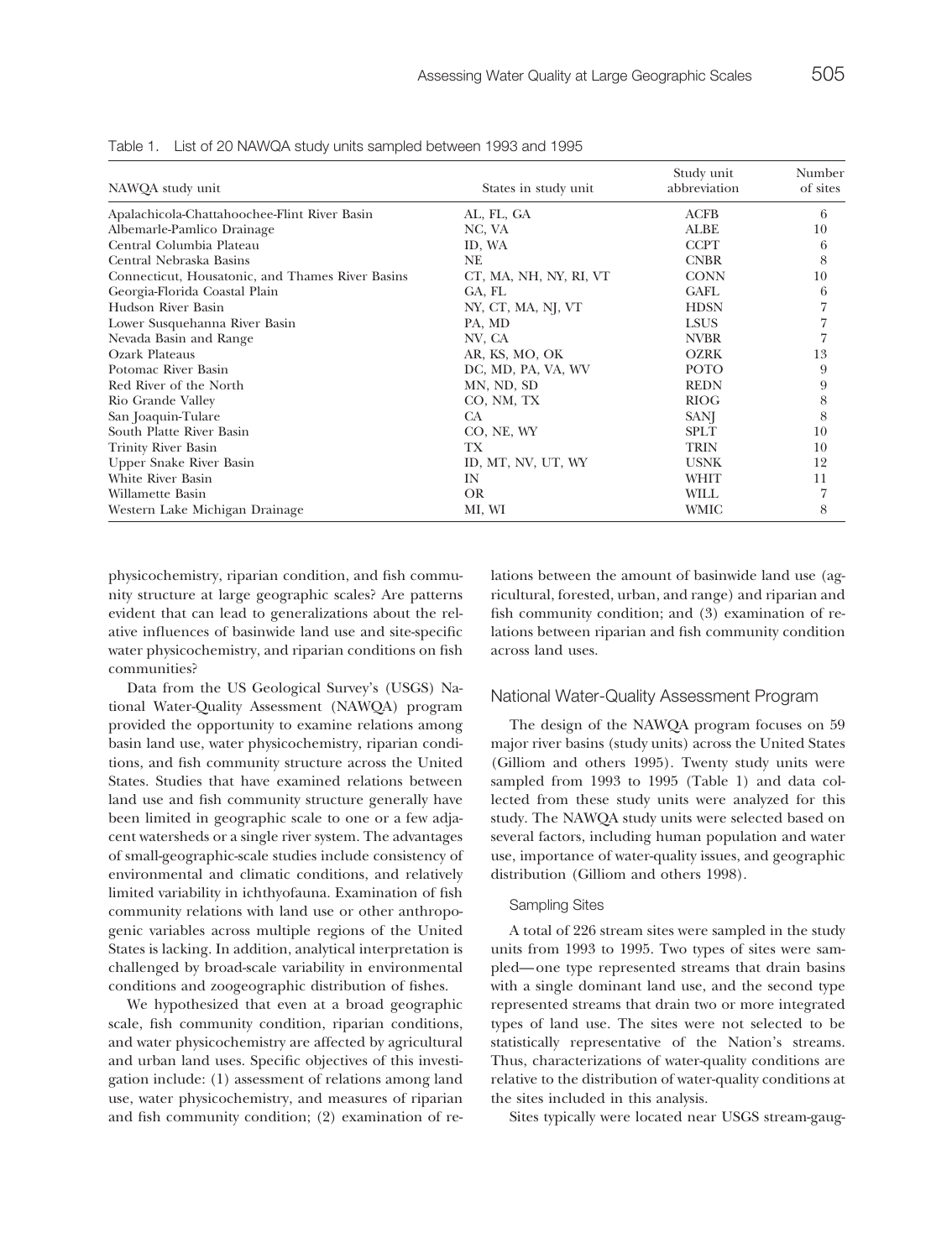ing stations, and a sampling reach was identified at each site. Sampling reach lengths were determined based on criteria including the number of riffle–pool sequences, meander wavelength, and a minimum and a maximum length. Such criteria have been suggested as important considerations to optimal sampling efforts for characterizing stream fish species richness and species relative abundances (Lyons 1992a, Meador and others 1993a).

Attempts were made to include at least two rifflepool sequences within each sampling reach. When this was not possible, reach length was determined based on a distance of 20 times mean channel width, roughly equivalent to one meander wavelength (Fitzpatrick and others 1998). For wadeable sites, a minimum reach length of 150 m and a maximum reach length of 300 m were established prior to sampling. For nonwadeable sites, minimum and maximum reach lengths were 300 and 1000 m, respectively.

#### Land-Use Identification

Land use in the basin upstream from a reach was determined from a classification of land cover derived from spectral information collected in 1990 by advanced very high resolution radiometer (AVHRR) aboard National Oceanic and Atmospheric Administration earth-orbiting satellites (US Geological Survey 1993). The AVHRR data were used to identify landcover classes that were grouped into categories, including agricultural, forested, urban, and rangeland uses following definitions of Anderson and others (1976). Amounts of each land-use category in each basin were determined by overlaying basin boundaries on a 1-km grid of land use. Drainage area (square kilometers) was determined from basin boundaries delineated from a 1-km resolution digital-elevation model of the conterminous United States. Site elevation (meters) also was determined from this model.

#### Water Physicochemical Data

Surface-water samples were collected according to NAWQA protocols (Shelton 1994). Water-column physicochemical data collection at each site included (in milligrams per liter) total nitrogen, total phosphorus, suspended sediment, and total dissolved solids. Sites were sampled approximately monthly for 1 or 2 years. To facilitate comparisons of total nitrogen and total phosphorus among sites that might be biased by varying streamflow and sampling frequencies, flow-weighted concentrations were determined (Clark and others 2000). The rating curve method was used to estimate a concentration value for each day of a common period of streamflow record, and based on these daily estimates, a mean annual flow-weighted concentration was computed for each site.

#### Riparian Data

Riparian data were collected at each sampling reach by using standard NAWQA sampling protocols (Meador and others 1993b, Fitzpatrick and others 1998). Data used in this study were restricted to variables describing riparian condition, which included data on stream-channel modification, bank erosion, bank vegetative stability, and woody riparian vegetation density.

Stream-channel modification was categorized for each sampling reach as modified, moderately modified, or unmodified. Modified stream channels included reaches that had been channelized and/or had artificial banks or beds. Moderately modified streams included channels that had modifications upstream or downstream from the sampling reach, such as dam construction ranging from large reservoirs to small lowhead dams.

Frequency of occurrence of bank erosion was determined from 12 observations of erosion along each reach (6 observations along each bank). Combined observations were then grouped, based on the 1st–25th percentile, 26th–75th percentile, or 76th–100th percentile of the data for each study unit. Vegetative bank stability was assessed by using a rating based on four classes (1–4) representing the percentage vegetative cover on the bank surface (Fitzpatrick and others 1998). A mean vegetative bank stability rating was calculated from the 12 sampling points along the reach. Relative density of woody riparian vegetation was calculated for the sampling reach from point-quarter vegetation sampling (Meador and others 1993b, Fitzpatrick and others 1998). Three groups of mean relative density of riparian vegetation were determined based on the 1st–25th percentile, 26th–75th percentile, or 76th– 100th percentile of the data for each study unit.

#### Fish Community Data

Fish were collected in the 20 study units during summer low-flow periods during 1993–1995, using a NAWQA standard sampling protocol consisting of twopass electrofishing followed by seining (Meador and others 1993a). Fish were identified to species, counted, and examined for external anomalies. Fish that could not be identified in the field were retained for identification and processing in a laboratory (Walsh and Meador 1998).

In each study unit, fish species were classified as native or introduced. Classification of the majority of fish species was established on the basis of two national databases—the Texas Natural History Collections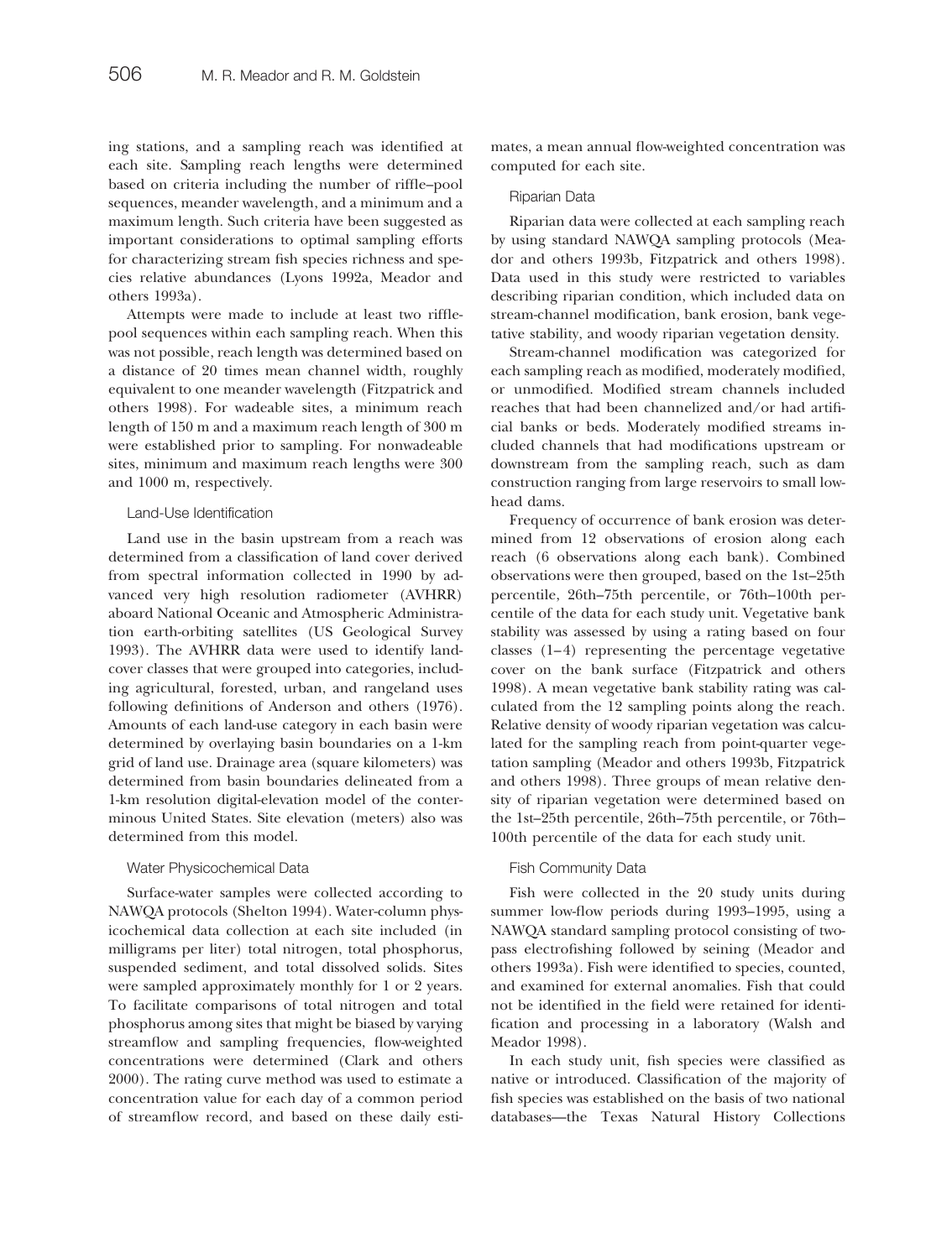|                                                                                 |                               | Degradation scoring criteria       |                                     |
|---------------------------------------------------------------------------------|-------------------------------|------------------------------------|-------------------------------------|
| Metric                                                                          | $5$ (low)                     | 3 (moderate)                       | $1$ (high)                          |
| Stream channel modification                                                     | Unaffected by<br>modification | Partly affected by<br>modification | Largely affected by<br>modification |
| Bank erosion (within study unit percentile)<br>of occurrence)                   | $1 - 25$                      | $26 - 75$                          | 76–100                              |
| Vegetative bank stability                                                       | $4.0 - 3.5$                   | $3.4 - 2.5$                        | < 2.5                               |
| Relative density of woody riparian vegetation<br>(within study unit percentile) | $76 - 100$                    | $26 - 75$                          | $1 - 25$                            |

#### Table 2. Riparian condition metric scoring criteria

North American freshwater fishes index (Texas Memorial Museum 1998), and the Nonindigenous Aquatic Species database (US Geological Survey 2000). In addition, Lee and others (1980), and various state and regional fish books were used (Laerm and Freeman 1986, Robison and Buchanan 1988, Etnier and Starnes 1993, Jenkins and Burkhead 1993, Rhode and others 1994, Cross and Collins 1995, Mettee and others 1996). In a few cases, fish species status was determined by consulting with regional experts.

A tolerance category (intolerant, intermediate, tolerant) was assigned to each species on the basis of sensitivity of the species to anthropogenic changes in the environment, including pollution, water temperature, or habitat alteration. Trophic ecology of adults was classified as omnivore, detritivore, piscivore, invertivore, or other. For many species, tolerance and trophic categories were compiled from previous classifications, usually conducted as part of the development of local or regional bioassessment procedures (Karr and others 1986, Leonard and Orth 1986, Angermeier and Schlosser 1987, Ohio Environmental Protection Agency 1987, Plafkin and others 1989, Bramblett and Fausch 1991, Simon 1991, Lyons 1992b, Gatz and Harig 1993, Hall and others 1994, Shields and others 1995, Lyons and others 1996, Halliwell and others 1999, Mundahl and Simon 1999, Zaroban and others 1999). Species not previously classified were assigned tolerance and trophic categories on the basis of accounts in state or regional fish references (Laerm and Freeman 1986, Robison and Buchanan 1988, Etnier and Starnes 1993, Jenkins and Burkhead 1993, Rhode and others 1994, Cross and Collins 1995, Mettee and others 1996), taxon-specific references (Kuehne and Barbour 1983), or the primary literature (Yerger and Relyea 1968, Heins and Clemmer 1975, Hurst and others 1975, Olmsted and Cloutman 1979, Brown 2000). In cases where different authors assigned the same species to different classifications, the classification assigned most often was used. A few newly described endemic species could not be assigned tolerance or trophic classifications.

# Riparian and Fish Community Condition Scores

The riparian condition (RIPCON) score approach developed for this investigation was calculated based on rankings of the four diagnostic metrics—stream modification, bank erosion, bank vegetative stability, and riparian vegetation. Each of the four metrics was scored as 5 (low), 3 (moderate), or 1 (high) to represent levels of degradation (Table 2). The scores were summed to provide a site score ranging from 4, representing a site where riparian conditions were relatively degraded, to 20, representing a site where riparian conditions were relatively undegraded. Scores were averaged for each site studied during the 1993–1995 sampling period.

A measure of fish community condition (FISHCON) was developed using four attributes of fish communities that were comparable within study units and was based on a subset of metrics commonly used in the IBI. The conceptual framework of the IBI is based on underlying hypotheses of how fish communities respond to increasing environmental degradation (Karr 1981, Fausch and others 1990, Yoder and Rankin 1995). Among these hypotheses, the following attributes are expected to increase with increasing environmental degradation: (1) the proportion of individuals that are members of tolerant species; (2) the proportion of omnivores; (3) the proportion of individuals that are members of introduced species; and (4) the incidence of externally evident disease, parasites, and morphological anomalies. Trophic generalists were substituted for omnivores. Trophic generalists also include detritivores (Goldstein and Simon 1998). Whereas a local or regional IBI contains more detail on the composition and structure of the fish community by necessity, the fish condition index included only metrics commonly used that respond to a broad signal of degradation across the entire gradient of conditions. At low levels of degradation, the number of introduced species is sensitive to degradation; at moderate levels of degradation, the proportions of tolerant species and trophic generalists increase; and at high levels of degradation, the propor-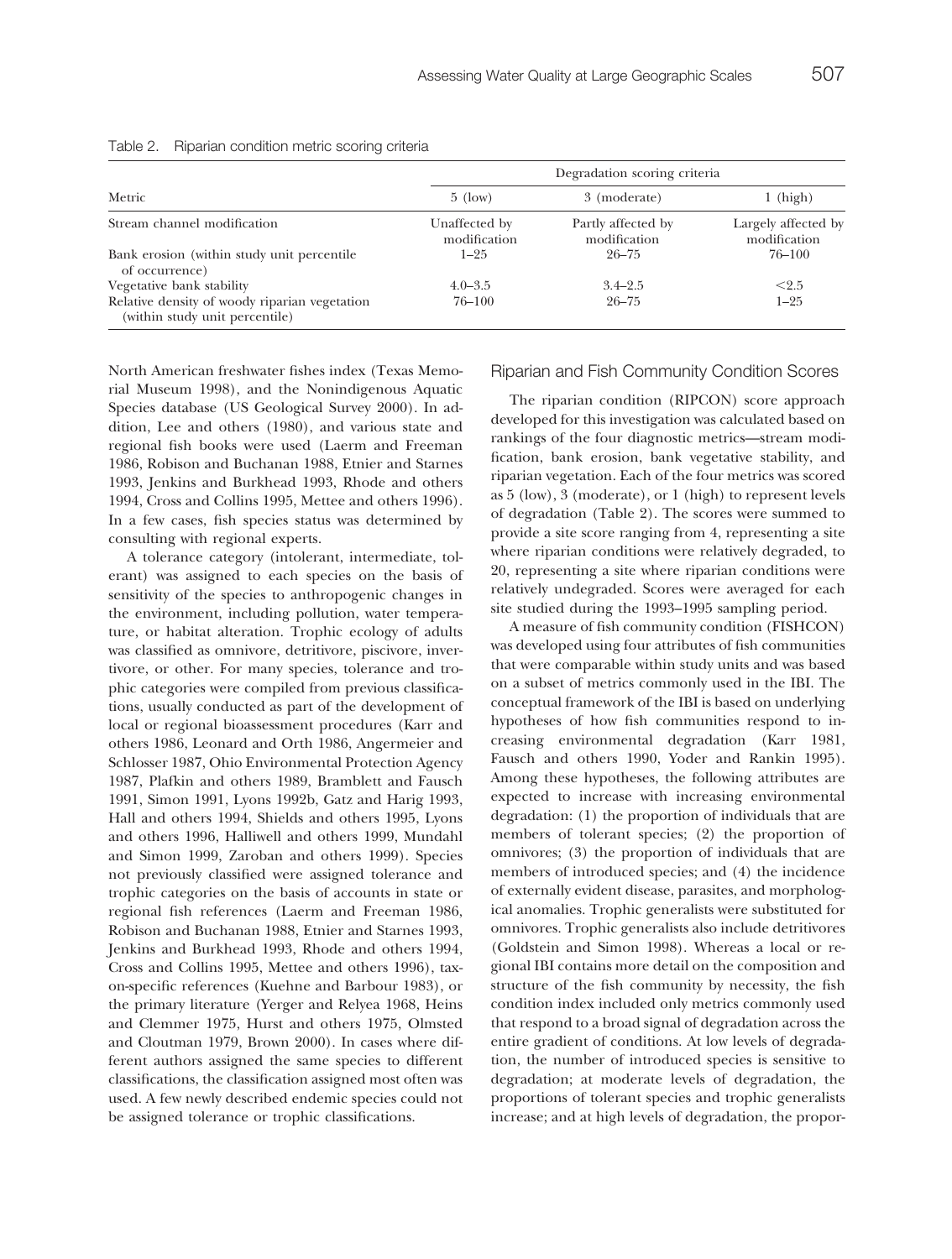| Metric                                     |           | Degradation scoring criteria |            |
|--------------------------------------------|-----------|------------------------------|------------|
|                                            | $5$ (low) | 3 (moderate)                 | $1$ (high) |
| Tolerant individuals $(\%)$                | $0 - 25$  | $26 - 50$                    | $51 - 100$ |
| Trophic generalist individuals $(\%)$      | $0 - 35$  | $36 - 60$                    | $61 - 100$ |
| Introduced individuals $(\%)$              | $0 - 2$   | $3 - 8$                      | > 8        |
| Individuals with external anomalies $(\%)$ | $0 - 2$   | $3 - 5$                      | $>$ 5      |

Table 3. Example scoring criteria for calculating fish condition scores in western Great Plains streams<sup>a</sup>

<sup>a</sup>This example was derived from criteria developed by Bramblett and Fausch (1991).

Table 4. References used in developing fish condition scores for 20 NAWQA study units

| Study unit  | Reference                                                                      |  |  |
|-------------|--------------------------------------------------------------------------------|--|--|
| ACFB        | Devio and others (1997), Schleiger (2000)                                      |  |  |
| <b>ALBE</b> | North Carolina Department of Environment, Health, and Natural Resources (1997) |  |  |
| <b>CCPT</b> | Zaroban and others (1999)                                                      |  |  |
| <b>CNBR</b> | Bramblett and Fausch (1991), Frenzel and Swanson (1996)                        |  |  |
| <b>CONN</b> | Langdon (1989), Jacobson (1994), Halliwell and others (1999),                  |  |  |
| <b>GAFL</b> | Devio and others (1997), Schleiger (2000)                                      |  |  |
| <b>HDSN</b> | Langdon (1989), Jacobson (1994), Halliwell and others (1999),                  |  |  |
| <b>LSUS</b> | Versar, Inc. (1992), Scott and Hall (1997), McCormick and others (2001)        |  |  |
| <b>NVBR</b> | Bramblett and Fausch (1991)                                                    |  |  |
| <b>OZRK</b> | Hlass and others (1998)                                                        |  |  |
| <b>POTO</b> | Versar, Inc. (1992), Scott and Hall (1997), McCormick and others (2001)        |  |  |
| <b>REDN</b> | Goldstein and others (1994), Niemela and others (1999)                         |  |  |
| <b>RIOG</b> | Bramblett and Fausch (1991)                                                    |  |  |
| <b>SANJ</b> | Moyle and Marchetti (1999)                                                     |  |  |
| <b>SPLT</b> | Schrader (1986), Bramblett and Fausch (1991)                                   |  |  |
| <b>TRIN</b> | Bramblett and Fausch (1991)                                                    |  |  |
| <b>USNK</b> | Chandler and others (1993), Zaroban and others (1999)                          |  |  |
| <b>WHIT</b> | Simon $(1992)$ , Frey and others $(1996)$                                      |  |  |
| WILL        | Hughes and Gammon (1987)                                                       |  |  |
| <b>WMIC</b> | Lyons $(1992b)$ , Lyons and others $(1996)$                                    |  |  |

tion of individuals with external anomalies increases (Karr and others 1986). Thus, the multimetric approach used for this analysis consisted of a composite of the percentage of tolerant, trophic generalist, and introduced individuals and the percentage of individuals with external anomalies.

Each metric received a score following a concept similar to that proposed by Karr and others (1986) for the IBI. Thus, a metric received a score of 5 points if it had a value within the range expected for a fish community with little human influence; 1 point if the metric had a value within the range expected for a fish community that departs significantly from a reference condition; and a score of 3 points if the metric had an intermediate value. Metric scores were derived using scoring criteria for reference conditions, degraded conditions, and intermediate conditions, from locally or regionally developed IBIs applicable to that study unit. For example, Bramblett and Fausch (1991) suggested that individuals of tolerant species ranging from 0 to 25% in a sample represented a fish community in a western Great Plains stream experiencing relatively little human influence (Table 3). Therefore, the metric for the individuals of tolerant species in fish community samples collected, for example, from streams in the Rio Grande Study Unit, was given a score of 5 points if the individuals ranged from 0 to 25%. In some cases, expectations were derived from multiple published references to score metrics for a particular study unit (Table 4).

Scores for each of the four metrics were summed to provide a site score ranging from 4, indicating a fish community in a degraded condition, to 20, indicating a fish community not in a degraded condition. Scores for sites sampled more than once during the 1993–1995 sampling period were averaged based on the results of Niemela and others (1999), who found that temporal variability in IBI scores sampled in successive years and repeatedly during a single year was not significant.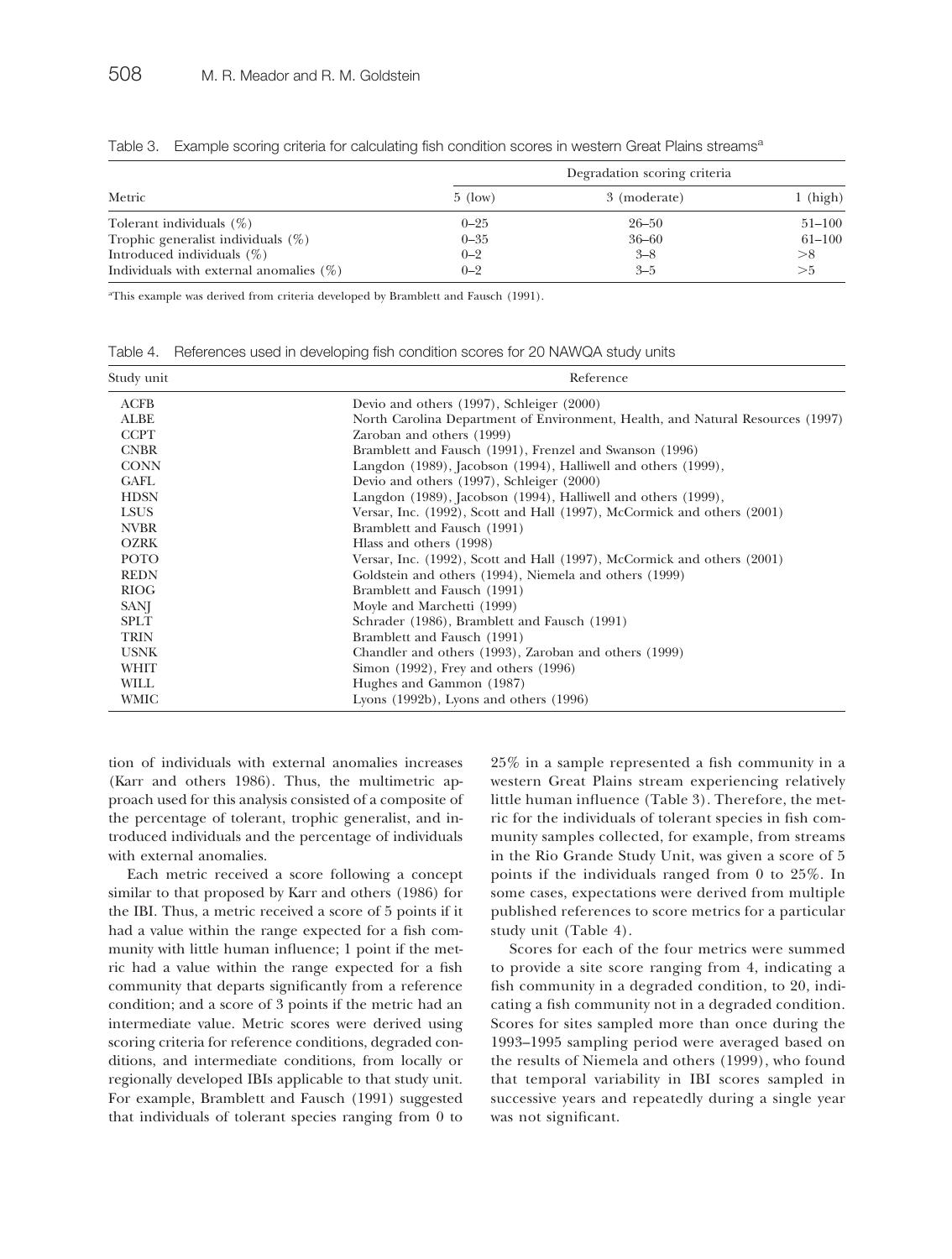# Data Analysis

Of the 226 sites sampled, complete physical, chemical, and biological data were available for 172 sites, with the number of sites per study unit ranging from 6 to 13 (Table 1). The data set consisted of 12 variables, including FISHCON, RIPCON, drainage area, elevation, percentage of land use (agricultural, forested, urban, and range) within the basin, total nitrogen, total phosphorus, total dissolved solids, and suspended sediment. Variables were examined for normality using normal probability plots and transformed to improve normality when necessary. Percentage of land use was arcsine square-root transformed. Drainage area, elevation, total nitrogen, total phosphorus, total dissolved solids, and suspended sediment were transformed using  $log_{10}$  ( $x + 1$ ). Statistical analyses were considered significant at  $\alpha < 0.05$ .

Stepwise least-squares multiple regression with FISH-CON or RIPCON scores as dependent variables was used to assess relations among basin land use, water physicochemistry, and measures of riparian and fish community condition. Final models were selected when none of the variables outside the model had significant *F* statistics and every variable in the model was significant.

Principal components analysis (PCA) of correlation matrices of basin land use and water physicochemical variables was conducted to assess patterns in environmental variations among sites. Variables were standardized to mean  $= 0$  and standard deviation  $= 1$  before analysis. Site scores on PCA axes were then used to summarize environmental conditions and to relate site characteristics to riparian and fish community condition using Pearson correlation. The number of PCA axes examined was determined by Kaiser's rule, which states that the minimum eigenvalue should be 1 when correlation matrices are used (Legendre and Legendre 1983).

Cluster analysis was used to determine whether physicochemical conditions indicative of specific basin land uses could be discerned at the large scale of the analysis. If streams in the land-use categories had such physicochemical conditions, then FISHCON and RIPCON scores could be compared among the different land uses and physicochemical conditions to determine which land uses were associated with high or low scores of FISHCON and RIPCON. Variables were standardized to mean  $= 0$  and standard deviation  $= 1$  before clustering. Clustering was conducted using Euclidean distances and Ward's method. To verify that the clusters actually represented groups of sites with distinct environmental characteristics and to test for differences in mean RIPCON and FISHCON scores among clusters, analysis of variance (ANOVA) using Tukey's studentized range test was conducted.

Relations between riparian and fish community condition across basin land uses were also examined by comparing RIPCON scores to FISHCON scores within specific land uses. Scores were classified by quartile, and the frequency of scores within each quartile was examined to determine whether riparian condition consistently paralleled fish community condition across sites where a single land use represented greater than 50% of the drainage area. Some sites were not used in this analysis because a single land use was not distinctly dominant. The numbers of sites by land-use category were agriculture, 70; forest, 50; urban, 14; and range, 9. Because of the relatively low number of sites with range as the dominant land use, this category was deleted from the analysis.

#### **Results**

Across all 172 sites, the mean  $(\pm SD)$  RIPCON score was  $12.8 \pm 3.63$ , whereas the mean FISHCON score was  $13.8 \pm 4.54$ . Streams ranged in drainage area from 18 to  $221,496$  sq km (median = 808.8). Stepwise regression of all sites indicated that decreased riparian condition was associated with increased total nitrogen, suspended sediment, and urban land use, and decreased elevation ( $R^2 = 0.30$ ,  $P = 0.0001$ ). Decreased fish community condition was associated with increased total dissolved solids and percentage of range land use, and decreased riparian condition and percentage of agricultural land use  $(R^2 = 0.27, P = 0.0001)$ .

The PCA of all sites produced three significant axes that collectively represented 63.8% of the variation in environmental conditions among the sites. Factors loading  $> 0.40$  on axis 1 included total nitrogen and percentages of agricultural and forested land uses; on axis 2, percentage of rangeland use, elevation, and drainage area; and on axis 3, percentage of urban land use (Table 5). The PCA revealed that the majority of the sites represented an agricultural–forested land-use gradient as indicated by axis 1 (Figure 1), with relatively fewer sites representing rangeland use within relatively larger drainage areas and higher elevations, as indicated by axis 2 (Figure 1). Still fewer sites were characterized by urban land use, as indicated by axis 3 (Figure 2).

Scores for FISHCON were significantly related to scores on PCA axis 1 (FOREST)  $(r = 0.18, P = 0.016)$ , scores on PCA axis 2 (RANGE, AREA, ELEV) (*r*  $-0.33$ ,  $P = 0.001$ ), and scores on PCA axis 3 (URBAN)  $(r = -0.19, P = 0.014)$ . RIPCON scores were signifi-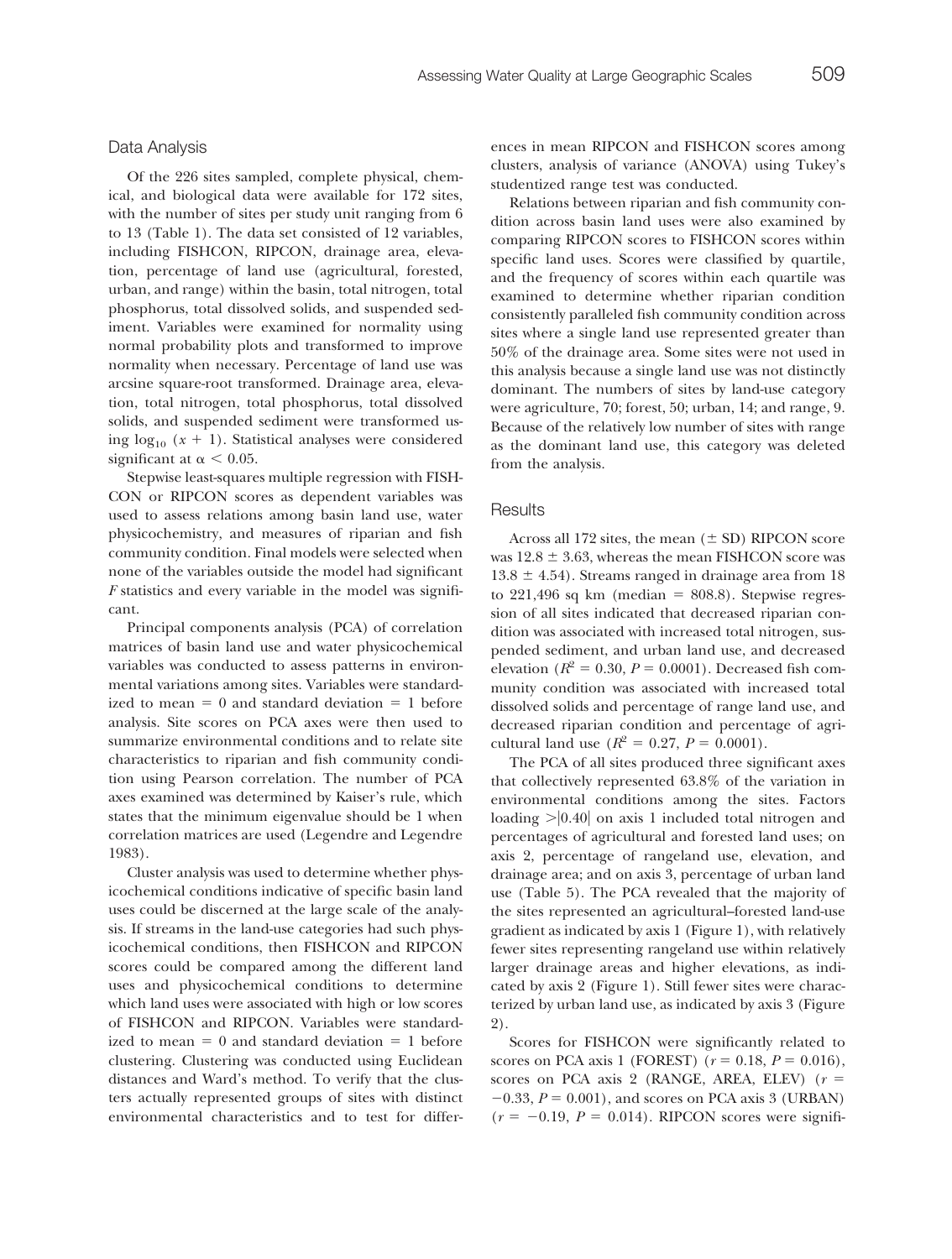|                              | Axis 1   | Axis 2   | Axis 3   |
|------------------------------|----------|----------|----------|
| Drainage area (AREA)         | $-0.043$ | 0.440    | $-0.005$ |
| Elevation (ELEV)             | 0.193    | 0.479    | $-0.064$ |
| Agricultural (AG) land use   | $-0.464$ | $-0.195$ | $-0.305$ |
| Forest (FOREST) land use     | 0.454    | $-0.106$ | $-0.295$ |
| Urban (URBAN) land use       | $-0.021$ | $-0.103$ | 0.849    |
| Range (RANGE) land use       | 0.090    | 0.614    | $-0.013$ |
| Total nitrogen (TN)          | $-0.458$ | $-0.06$  | $-0.077$ |
| Total phosphorous (TP)       | $-0.389$ | 0.184    | $-0.019$ |
| Suspended sediment (SED)     | $-0.252$ | 0.131    | $-0.207$ |
| Total dissolved solids (TDS) | $-0.327$ | 0.293    | 0.216    |
|                              |          |          |          |

Table 5. Principal components analysis variable loadings for axes 1, 2, and  $3<sup>a</sup>$ 

<sup>a</sup>Bold values are considered high  $(>|0.40|)$ . Variable abbreviations are in parentheses;  $N = 172$  sites.



**Figure 1.** Principal components analysis plot of axis 1 and axis 2. Arrows indicate variable loadings; triangles indicate site loadings. See Table 5 for variable abbreviations.

cantly related to scores on PCA axis 1 ( $r = 0.45$ ,  $P =$ 0.001), and scores on PCA axis 3 ( $r = -0.19$ ,  $P = 0.015$ ) but were not significantly related to scores on PCA axis 2  $(P = 0.121)$ .

Cluster analysis identified 6 clusters of 16 or more sites. Two additional clusters of two sites each were identified. ANOVA of individual variables among clusters revealed land-use variables that were significantly greatest within each of four clusters. Land uses in the remaining two clusters were not significantly different but appeared to represent a mix of two dominant land uses. Based on these distinctions, clusters were then classified—cluster 1 was classified as Forest; cluster 2 was classified as Mixed Ag-Forest, cluster 3 was classified as Ag; cluster 4 was classified as Mixed Forest-Range; cluster 5 was classified as Urban; and cluster 6 was classified as Range (Table 6).

Mean RIPCON scores for the Forest and Mixed Forest-Range clusters were significantly higher than those



**Figure 2.** Principal components analysis plot of axis 1 and axis 3. Arrows indicate variable loadings; triangles indicate site loadings. See Table 5 for variable abbreviations.

for the Ag and Urban clusters (Figure 3). The mean RIPCON score for the Range cluster, however, was not significantly different from the mean scores for the Mixed Ag-Forest, Forest, and Mixed Forest-Range clusters (Figure 3). The mean Forest FISHCON score was significantly higher than the mean scores for the Ag, Urban, Mixed Forest-Range, and Range clusters, but was not significantly different from the mean scores for the Mixed Ag-Forest cluster (Figure 3). The mean FISHCON score for the Ag cluster also was not significantly different from that of the Mixed Ag-Forest cluster.

Generally, the frequency distribution of riparian condition scores paralleled the frequency distribution of fish community condition scores for sites where forested or agricultural land uses were dominant (Figure 4). Both riparian and fish community condition were high most frequently within areas characterized by for-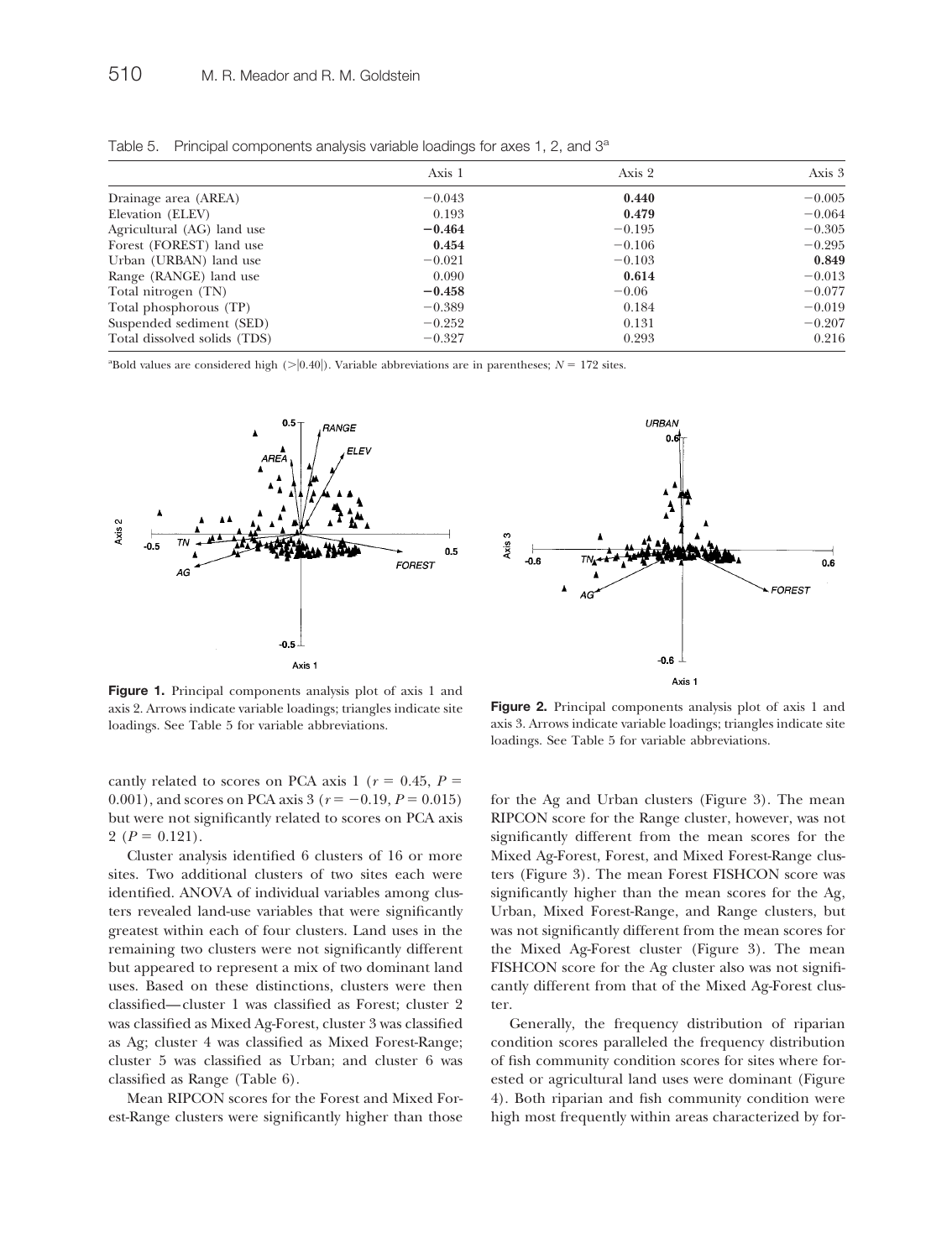|                                   | Cluster 1<br>Forest<br>$(N = 32)$ | Cluster 2 Mixed<br>Ag-Forest<br>$(N = 49)$ | Cluster 3<br>Ag<br>32)<br>M)<br>$=$ | Cluster 4 Mixed<br>Forest-Range<br>$(N = 22)$ | Cluster 5<br>Urban<br>$(N = 16)$ | Cluster 6<br>Range<br>$(N = 17)$ |
|-----------------------------------|-----------------------------------|--------------------------------------------|-------------------------------------|-----------------------------------------------|----------------------------------|----------------------------------|
| Drainage area $(km^2)$            | 1.969                             | 4.133                                      | 2.078                               | 6.894                                         | 77.8                             | 27,039                           |
| Elevation $(m)$                   | 191.0                             | 123.0                                      | 6.4                                 | 1,678.5                                       | 191.7                            | 1,114.4                          |
| Agricultural land use $(\%)$      | 12.5                              | 56.9                                       | 88.1                                | 7.8                                           | 9.5                              | 18.2                             |
| Forested land use $(\%)$          | 80.2                              | 30.7                                       | 4.9                                 | 56.1                                          | 13.4                             | 26.4                             |
| Urban land use $(\%)$             | 1.0                               | 4.1                                        | 2.2                                 | 1.6                                           | 76.2                             | 3.7                              |
| Range land use $(\%)$             | 1.6                               | 3.9                                        | 2.7                                 | 25.8                                          | 0.1                              | 47.5                             |
| Total nitrogen (mg/liter)         | 0.59                              | 2.14                                       | 4.89                                | 0.37                                          | 1.87                             | 2.14                             |
| Total phosphorus (mg/liter)       | 0.04                              | 0.16                                       | 0.39                                | 0.06                                          | 0.19                             | 0.38                             |
| Suspended sediment (mg/liter)     | 25.9                              | 67.3                                       | 320.9                               | 64.5                                          | 99.1                             | 230.8                            |
| Total dissolved solids (mg/liter) | 96.4                              | 184.9                                      | 437.0                               | 164.5                                         | 296.7                            | 516.7                            |

Table 6. Mean values of environmental variables in each of six land-use clusters<sup>a</sup>

"Bold values are significantly greatest ( $P < 0.05$ ) across all clusters (ANOVA followed by Tukey tests);  $N =$  number of sites in each cluster.



**Figure 3.** Mean riparian and fish condition scores for each of six clusters of sites, classified by land use. Means with the same letter are not significantly different (ANOVA followed by Tukey tests).

ested land use. Although the actual values of the riparian condition index were low at agricultural sites compared with values at other land-use sites except urban, the fish community condition indices were not (Figure 3), and relatively few agricultural land-use sites had both highly degraded fish communities and riparian zones in poor condition (Figure 4). In urban settings, there was little similarity between riparian condition and fish community condition scores.

In areas where agricultural land use was relatively high ( $>50\%$  of the basin), 64% of the sites (45 of 70 sites) had FISHCON scores above average  $(>13.8)$ , indicating relatively low degradation of the fish community despite high agricultural land use. Sites where agricultural land use was  $>50\%$  were divided into two groups—sites where FISHCON scores were above average and sites where FISHCON scores were below average. Total nitrogen, total phosphorus, suspended sediment, and total dissolved solids were significantly greater at sites where FISHCON scores were below average (Table 7). No other significant differences were detected.

# **Discussion**

The connection between the condition of the riparian zone and the fish community was present throughout the broad range of geographic locations, drainage areas, elevations, and land uses. The level of riparian degradation appears to have increased with the magnitude of change that has occurred since the original land use has evolved to the current land use. Hence, urban and agricultural land uses produce the greatest effects. Riparian condition was higher in forested and rangeland uses and lower in urban and agricultural land uses. Wang and others (1997) determined that for Wisconsin streams, agricultural land use was correlated with bank instability. Increased agricultural land use has been related to decreased water-quality conditions in streams (Omernik and others 1981, Smart and others 1981, Osborne and Wiley 1988). Thus, although the connection between riparian zone and fish community conditions appeared to be ubiquitous, the nature of the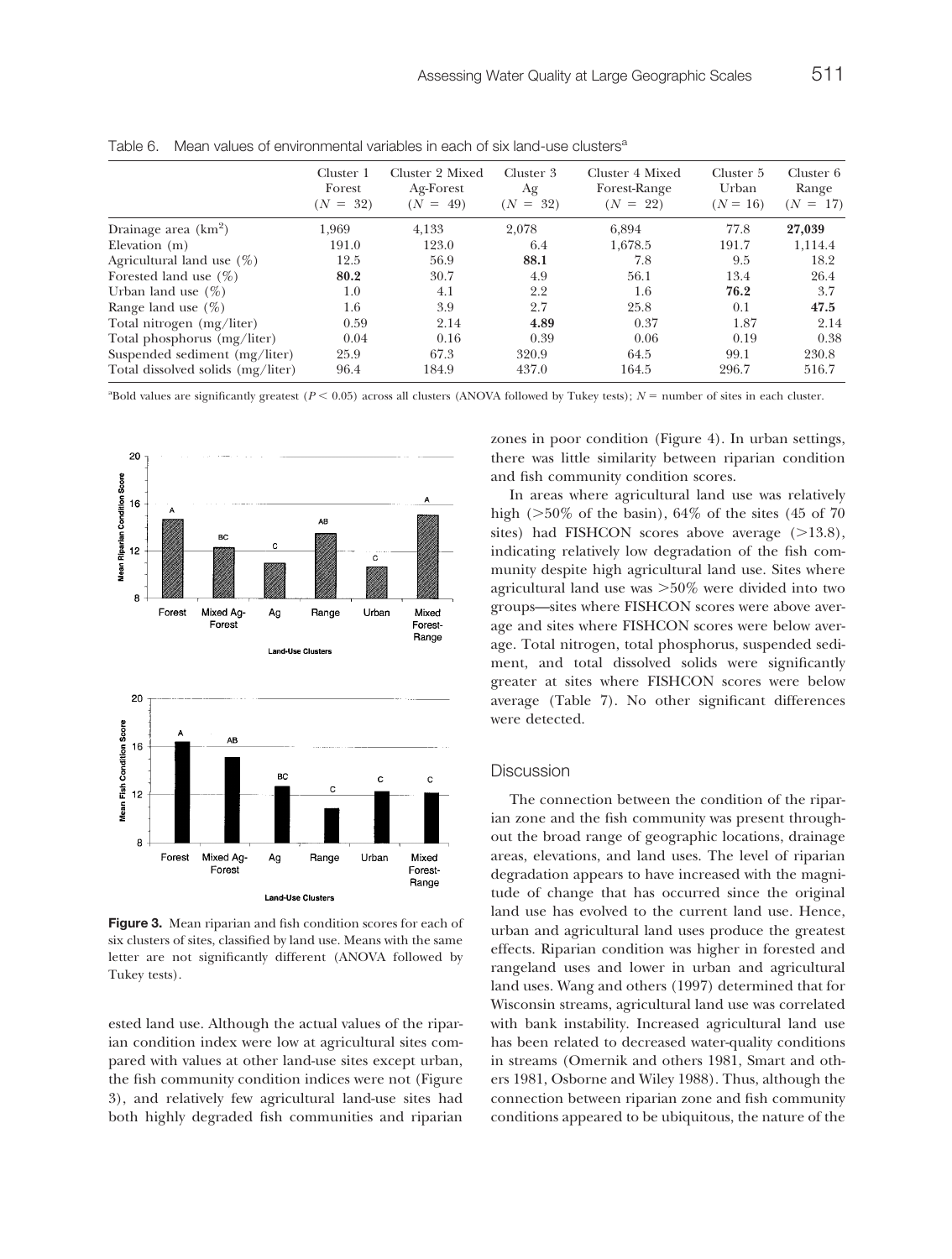





**Figure 4.** Fish community and riparian condition scores plotted in quartiles by land use  $(N =$  number of sites).

relation between riparian condition and fish community structure was dependent upon the land use.

At a broad geographic scale, the relation between fish community structure and agricultural land use is complex. Roth and others (1996) reported that agricultural land use was a primary determinant of fish community structure in streams with the amount of agriculture negatively correlated to IBI scores; thus, a degraded fish community was associated with increasing agricultural land use. However, Wang and others (1997) did not detect a linear relation between IBI scores and agriculture except where agricultural land use was the major land use within the basin. These authors suggested that fish communities may not respond to relatively low levels of agriculture or disturbance within a basin and noted that even when agriculture exceeded 80%, some sites had fish communities in good condition. A number of sites were located where agriculture was at relatively high levels  $(>50\%$  of the basin), yet fish condition scores were comparatively high, suggesting fish communities in good condition. Thus, it appears that agricultural land use, as determined by the percentage of agricultural land use within a basin, may not be associated necessarily with degraded fish community structure at broad geographic scales.

The observed relation between decreases in degraded fish community structure and increased agricultural land use may be the result of several factors, including the relative disturbances of other land uses within a basin, the location of the particular land use within a basin and its proximity to the stream, and management practices that control water physicochemistry. Wang and others (2000) observed a positive correlation between basinwide agricultural land use and fish biotic integrity—degraded fish communities decreased with increasing agriculture. These authors noted that in their study area in Wisconsin, high levels of agriculture were associated with low levels of urbanization; conversely, low levels of agriculture were associated with high levels of urbanization. Wang and others (2000) concluded that urban land use was more deleterious to stream fishes than agricultural land use on a per-unit-area basis. Although the results of the present investigation were similar to the results reported by Wang and others (2000)—degraded fish communities decreased with increased agriculture low levels of agricultural land use were not associated with high levels of urbanization.

Any index approach used over a large geographic area at a given point in time has limitations. There may be more comprehensive methods for assessing riparian degradation that are likely to be more sensitive to a wide array of environmental changes in streams at a local scale. The focus of the RIPCON is on degradation of the riparian zone. Thus, the index is designed to reflect large-scale stream modifications that are most likely to be observed over time and is not designed to reflect aspects of instream habitat solely, which are more likely to reflect short-term water levels.

Characteristics of stream channel, bank geomorphology, and riparian vegetation can be used as diagnostic criteria to assess environmental changes in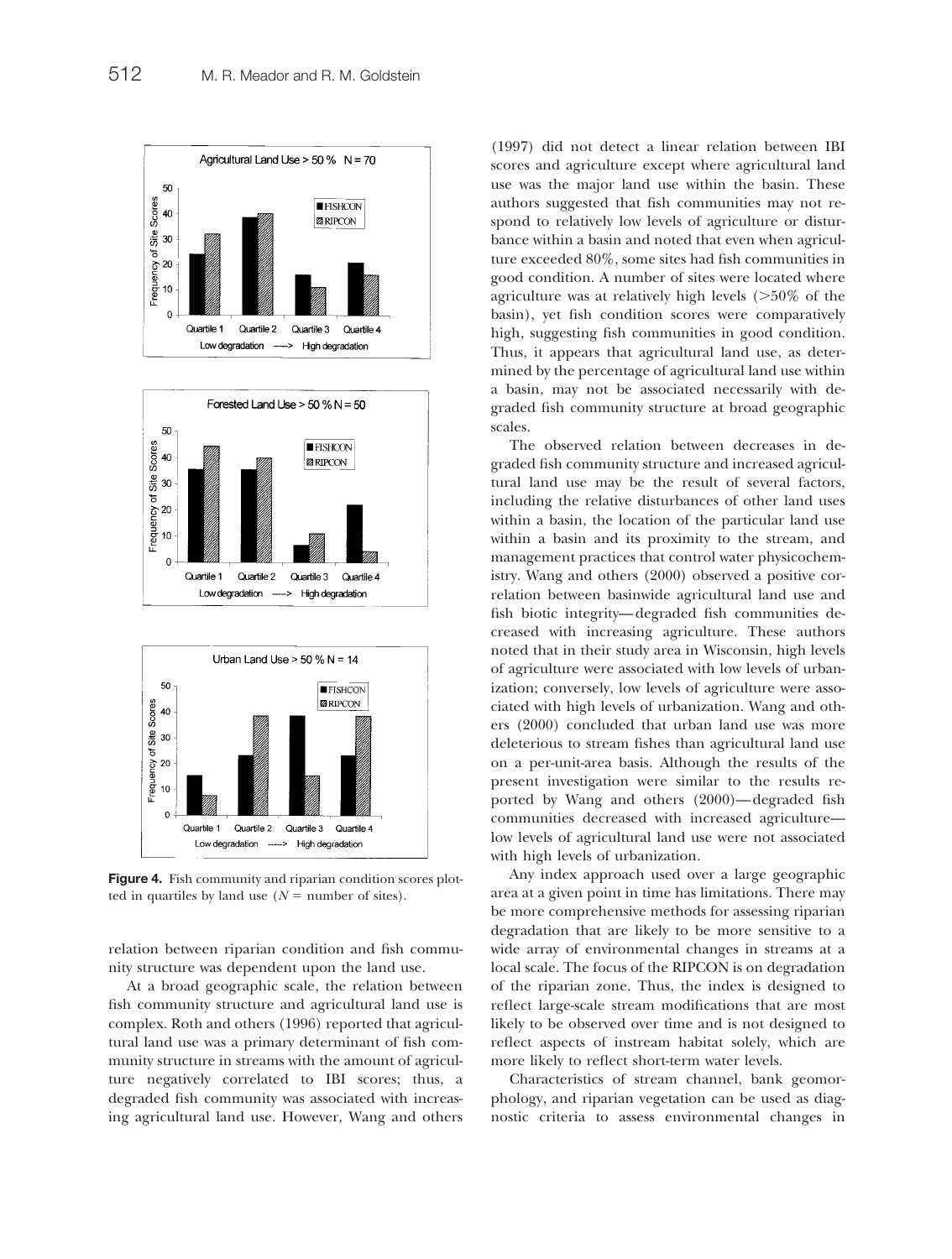|                                 | FISHCON > 13.8<br>$(N = 45)$ | $FISHCON \leq 13.8$<br>$(N = 25)$ | D     |
|---------------------------------|------------------------------|-----------------------------------|-------|
| Drainage area $(km^2)$          | 1785                         | 4643                              | 0.410 |
| Elevation $(m)$                 | 179.9                        | 210.6                             | 0.888 |
| Forested land use $(\%)$        | 18.2                         | 13.3                              | 0.079 |
| Urban land use $(\%)$           | 2.4                          | 3.3                               | 0.212 |
| Range land use $(\%)$           | 2.5                          | 2.3                               | 0.433 |
| Total nitrogen $(mg/L)$         | 3.09                         | 4.59                              | 0.029 |
| Total phosphorus $(mg/L)$       | 0.23                         | 0.36                              | 0.024 |
| Suspended sediment $(mg/L)$     | 201.7                        | 589.8                             | 0.031 |
| Total dissolved solids $(mg/L)$ | 241.3                        | 407.6                             | 0.004 |
| Riparian condition              | 12.3                         | 13.1                              | 0.293 |

Table 7. ANOVA where agricultural land use was >50% and FISHCON scores were above (>13.8) and below  $(\leq$ 13.8) average

stream systems (Simon and Downs 1995). Environmental changes of sufficient magnitude and extent can initiate responses in the condition of riparian vegetation (Simon and Hupp 1992). Although limitations exist with any index approach in a broad-scale survey with a large number of sampling sites across a variety of geographic settings and stream sizes, such an approach can provide useful information to assess gross environmental changes in stream and bank condition (Kirchhofer 1995).

As with the RIPCON approach, the FISHCON represents an assessment of the fish community at one point in time; thus, interpretations undoubtedly will be coarse. Use of the FISHCON across a broad geographic area also may have limitations. Most applications of such a multimetric approach to assessing fish community structure have involved only small- to medium-sized wadeable warmwater streams (Simon and Lyons 1995). In some studies, attempts have been made to adjust fish community metrics to account for differences in fish communities along the river continuum from headwaters to mouth (Simon and Lyons 1995). Adjustments for cold, headwater streams generally have focused on a reduction in the number of metrics, reflecting the relatively simplified structure and function of fish communities typical of such headwater streams. Similarly, a review of modifications proposed for nonwadeable rivers suggested that no adjustments for large rivers could be made that would improve sensitivity. Although limitations exist with any index approach, the multimetric approach described herein to assess fish community condition provides useful information to assess gross environmental relations across broad geographic areas.

The use of land-use percentages within a basin as a measure of broad-scale disturbance may have limitations. Hughes and others (1998) in an intensive study of the Willamette Valley, Oregon, USA, noted that the percentage of introduced fish increased with agricultural and urban land use. Rathert and others (1999), however, noted that broad categories of land use may not be adequate to observe patterns in local-scale relations between land use and fish species richness. Wang and others (2001), in a study of the effects of urbanization on stream fish in Wisconsin, noted that species richness was negatively correlated with the percentage of urban land use in the basin; however, they also noted that the presence of a 50-m-wide riparian buffer was positively related to species richness. Wang and others (2001) concluded that the location of urbanization within a basin, the distance of urban activities from a stream, and the presence of a riparian buffer may be important determinants of fish community structure. Similarly, the location of agricultural activities within a basin, the distance of agricultural activities from a stream, and the presence of a riparian buffer may affect observed relations between fish community structure and the percentage of agricultural land use within a basin.

Agricultural land use within a basin is a general descriptor that may not adequately characterize local activities affecting water physicochemistry. It appears that degraded fish communities are related to increased nutrients, suspended sediment, and total solids and that these relations may be more important than relations with the percentages of agricultural land use within a basin. In California, the San Joaquin River system has been intensively converted to agricultural land use, with nearly all available flow substantially altered by dams, diversions, and irrigation return flows (Brown 2000). As a result, agricultural land use in the San Joaquin River system is associated with altered flows, commonly containing high concentrations of nutrients and pesticides (Brown and others 1999, Brown 2000). Additionally, agricultural basins with poorly drained soils (high runoff potential) tend to have artificial drainage systems—usually either ditches or bur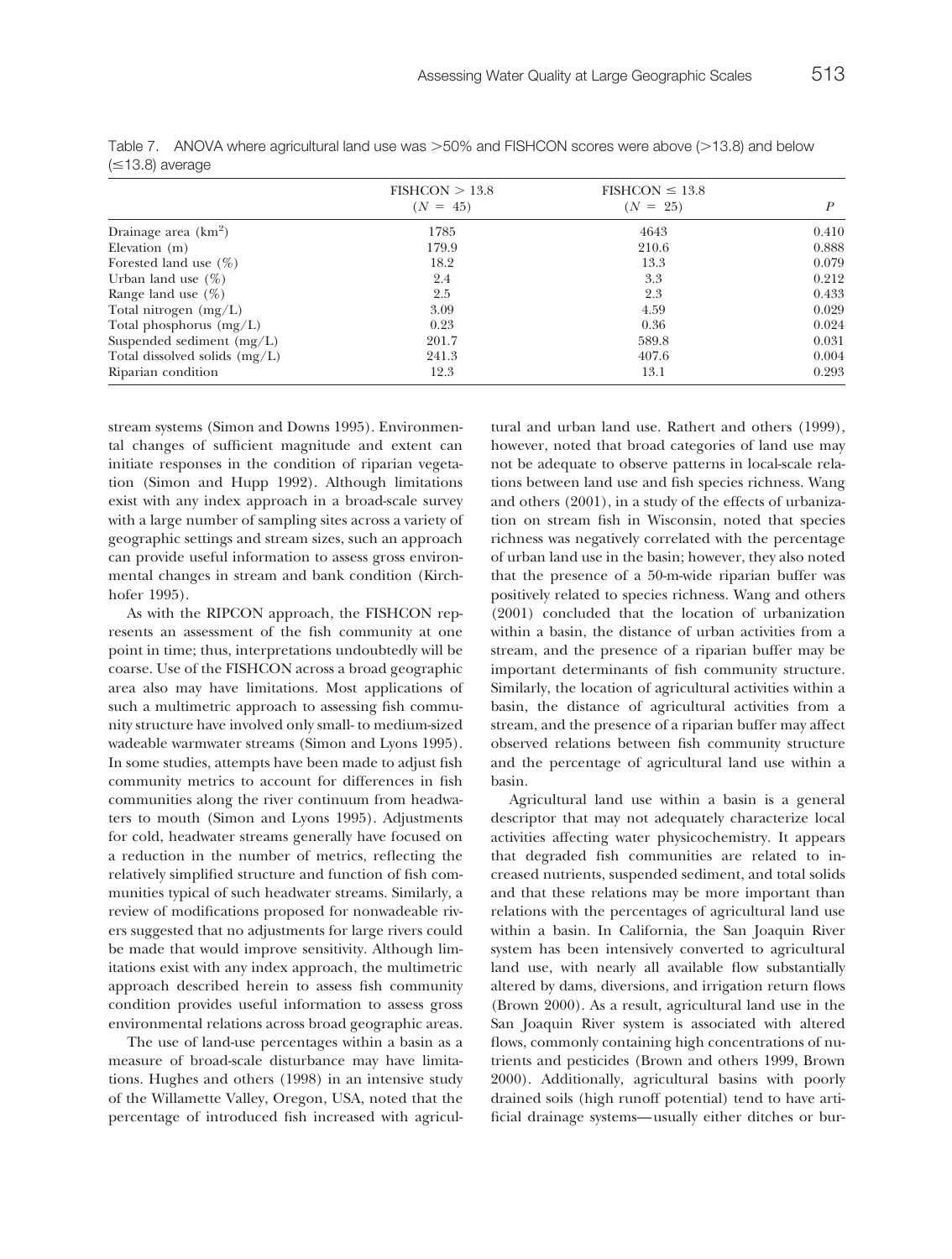ied tile drains. Tile drains with open inlets deliver runoff laden with sediment and nutrients directly to the stream and bypass the riparian zone.

Although results of this study seem to suggest that basinwide rangeland use is related to degraded fish communities, this may not be the case. Reduced vegetative cover on cattle-grazed rangeland increases sediment in runoff and nutrients from cattle-waste products. The delivery of these sediments and nutrients to streams is compounded by the loss of riparian vegetation from grazing and the physical destabilization of the streambanks by the cattle (Platts 1991, Waters 1995). Although total dissolved solids and suspended sediment were relatively high for rangeland use sites, riparian condition did not appear to be a factor. Relatively few sites were examined that were characterized by rangeland use (17 of 172 sites), and these sites were characterized by mean drainage areas in excess of 27,000 sq km. Thus, the relatively few sites and very large streams represented by these sites may have influenced the observed relations between fish community condition and rangeland use.

Results of this study suggest that across large geographic scales, measures of water physicochemistry and riparian condition may be better indicators of fish community condition than basinwide determinations of land use, similar to the conclusions of Lammert and Allan (1999). The results of this study support riparian enhancement, particularly in agricultural and urban basins, to restore fish communities. Whereas numerous studies have indicated that riparian restorations are successful in specific cases, this analysis suggests a universal importance of riparian zones to the maintenance and restoration of diverse fish communities in streams.

### Acknowledgments

We thank Paul Angermeier, Terry Maret, Gary Larson, and anonymous reviewers for their helpful comments and suggestions. We also thank the individuals, too numerous to name individually, who spent time and effort collecting data as part of the NAWQA Program.

# Literature Cited

- Anderson, J. R., E. E. Hardy, J. T., Roach, and R. E. Witmer. 1976. A land use and land cover classification system for use with remote sensor data. US Geological Survey Professional Paper 964, 28 pp.
- Allan, J. D., D. L. Erickson, and J. Fay. 1997. The influence of catchment land use on stream integrity across multiple spatial scales. *Freshwater Biology* 37:149–161.
- Angermeier, P. L., and I. J. Schlosser. 1987. Assessing biotic integrity of the fish community in a small Illinois stream. *North American Journal of Fisheries Management* 7:331–338.
- Barling, R. D., and I. D. Moore. 1994. Role of buffer strips in management of waterway pollution: a review. *Environmental Management* 18:543–558.
- Bramblett, R. G., and K. D. Fausch. 1991. Variable fish communities and the Index of Biotic Integrity in a Western Great Plains river. *Transactions of the American Fisheries Society* 120:752–769.
- Brown, L. R. 2000. Assemblages of fishes and their associations with environmental variables, lower San Joaquin River drainage, California. *Environmental Biology of Fishes* 57:251– 269.
- Brown, L. R., C. R. Kratzer, and N. M. Dubrovsky. 1999. Integrating chemical, water quality, habitat, and fish assemblage data from the San Joaquin River drainage, California. Pages 25–62 *in* K. M. Scow, G. E. Fogg, D. E. Hinton, and M. L. Johnson, (eds.), Integrated assessment of ecosystem health. Lewis Publishers, Boca Raton, Florida.
- Chandler, G. L., T. R. Maret, and D. W. Zaroban. 1993. Protocols for assessment of biotic integrity (fish) in Idaho streams. Idaho Department of Health and Welfare, Division of Environmental Quality, Water Quality Monitoring Protocols, Boise, 40 pp.
- Clark, G. M., D. K. Mueller, and M. A. Mast. 2000. Nutrient concentrations and yields in undeveloped stream basins of the United States. *Journal of the American Water Resources Association* 36:849–860.
- Cross, F. B., and J. T. Collins. 1995. Fishes in Kansas. University of Kansas Museum of Natural History Public Education Series, no. 3, 189 pp.
- Devio, J. C., C. A. Couch, and B. J. Freeman. 1997. Use of preliminary index of biotic integrity in urban streams around Atlanta, Georgia. Pages 119–122 *in* K. J. Hatcher, (ed.), Proceedings, 1997 Georgia Water Resource Conference. Athens, Georgia.
- Etnier, D. A., and W. C. Starnes. 1993. The fishes of Tennessee. The University of Tennessee Press, Knoxville, Tennessee, 681 pp.
- Fausch, K. D., J. Lyons, J. R. Karr, and P. L. Angermeier. 1990. Fish communities as indicators of environmental degradation. *American Fisheries Society Symposium* 8:123–144.
- Fitzpatrick, F. A., I. R. Waite, P. D'Arconte, M. R. Meador, M. A. Maupin, and M. E. Gurtz. 1998. Revised methods for characterizing stream habitat in the National Water-Quality Assessment Program. US Geological Survey Water-Resources Investigations Report 98-4052, 64 pp.
- Frenzel, S. A., and R. B. Swanson. 1996. Relations of fish community composition to environmental variables in streams of central Nebraska, USA. *Environmental Management* 20:689–705.
- Frey, J. W., N. T. Baker, M. J. Lydy, and W. W. Stone. 1996. Assessment of water quality at selected sites in the White River Basin, Indiana, 1993 and 1995 using biological indices. US Geological Survey Fact Sheet 209–96, 4 pp.
- Gatz, A. J., Jr., and A. L. Harig. 1993. Decline in the index of biotic integrity of Delaware Run, Ohio, over 50 years. *Ohio Journal of Science* 93:95–100.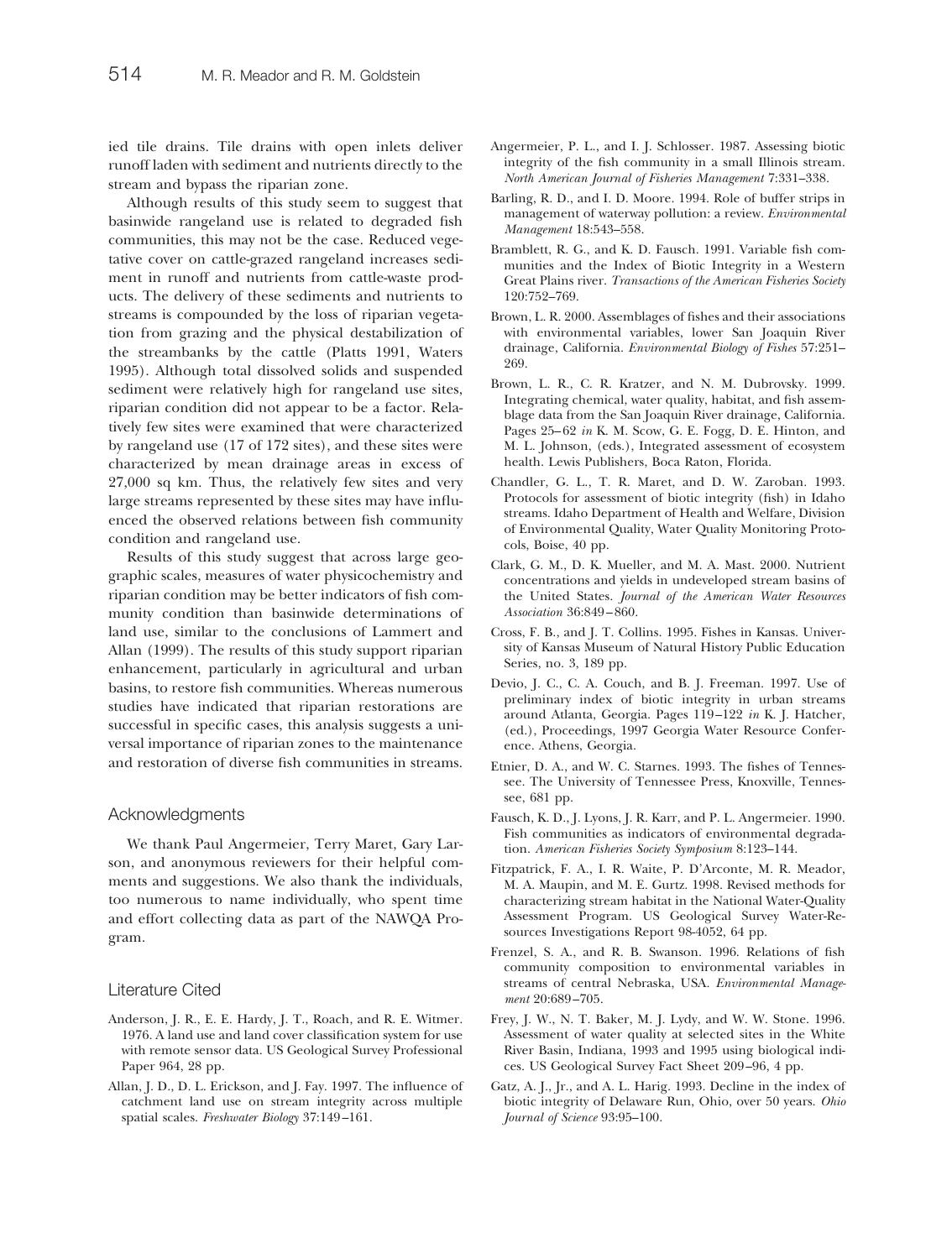- Gilliom, R. J., W. M. Alley, and M. E. Gurtz. 1995. Design of the National Water-Quality Assessment Program: Occurrence and distribution of water-quality conditions. US Geological Survey Circular 1112, 33 pp.
- Gilliom, R. J., D. K. Mueller, and L. H. Nowell. 1998. Methods for comparing water-quality conditions among National Water-Quality Assessment study units, 1992–1995. US Geological Survey Open-File Report 97–589, 54 pp.
- Goldstein, R. M., and T. P. Simon. 1998. Toward a united definition of guild structure for feeding ecology of North American freshwater fishes. Pages 123–202 *in* T. P. Simon, (ed.), Assessing the sustainability and biological integrity of water resources using fish communities. CRC Press, Lewis Publishers, Boca Raton, Florida.
- Goldstein, R. M., T. P. Simon, P. A. Bailey, M. Ell, E. Pearson, K. Schmidt, and J. W. Emblom. 1994. Concepts for an index of biotic integrity for the streams of the Red River of the North Basin. Pages 169–180 *in* Proceedings North Dakota Water Quality Symposium, 30–31 March 1994. Fargo, North Dakota.
- Hall, L. W., S. A. Fischer, W. D. Killen, Jr., M. C. Scott, and M. C. Ziegenfuss. 1994. Status assessment in acid-sensitive and non-acid-sensitive Maryland coastal plain streams using an integrated biological, chemical, physical, and land-use approach. *Journal of Aquatic Ecosystem Health* 3:145–167.
- Halliwell, D. R., R. W. Langdon, R. A. Daniels, J. P. Kurtenbach, and R. A. Jacobson. 1999. Classification of freshwater fish species of the Northeastern United States for use in the development of indices of biological integrity, with regional applications. Pages 301–333 *in* T. P. Simon, (ed.), Assessing the sustainability and biological integrity of water resources using fish communities. CRC Press, Lewis Publishers, Boca Raton, Florida.
- Harding, J. S., E. F. Benfield, P. V. Bolstad, G. S. Helfman, and E. B. D. Jones, III. 1998. Stream biodiversity: the ghost of land use past. *Proceedings of the National Academy of Sciences, USA* 95:14843–14847.
- Heins, D. C., and G. H. Clemmer. 1975. Ecology, foods, and feeding of the longnose shiner, *Notropis longirostris* (Hay), in Mississippi. *American Midland Naturalist* 94:284–295.
- Hlass, L. J., W. L. Fisher, and D. J. Turton. 1998. Use of the index of biotic integrity to assess water quality in forested streams of the Quachita Mountains ecoregion, Arkansas. *Journal of Freshwater Ecology* 13:181–192.
- Hughes, R. M., and J. R. Gammon. 1987. Longitudinal changes in fish assemblages and water quality in the Willamette River, Oregon. *Transactions of the American Fisheries Society* 116:196–209.
- Hughes, R. M., P. R. Kaufmann, A. T. Herlihy, T. M. Kincaid, L. Reynolds, and D. P. Larsen. 1998. A process for developing and evaluating indices of fish assemblage integrity: a case study for wadeable streams in the Willamette valley ecoregion, Oregon, USA. *Canadian Journal of Fisheries and Aquatic Sciences* 55:1618–1631.
- Hurst, H., G. Bass, and C. Hubbs. 1975. The biology of the Guadalupe, Suwannee, and redeye basses. Pages 47–55 *in* R. H. Stroud and H. Clepper (eds.), Black bass biology and management. Sport Fishing Institute, Washington, DC.
- Jacobson, R. A. 1994. Application of the index of biotic integ-

rity to small Connecticut streams. Master's thesis. University of Connecticut, Storrs, 24 pp.

- Jenkins, R. E., and N. M. Burkhead. 1993. Freshwater fishes of Virginia. American Fisheries Society, Bethesda, Maryland, 1,079 pp.
- Johnson, L. B., R. Richards, G. E., Host, and J. W. Arthur. 1997. Landscape influences on water chemistry in midwestern stream ecosystems. *Freshwater Biology* 37:193–208.
- Karr, J. R. 1981. Assessment of biotic integrity using fish communities. *Fisheries* 6(6):21–27.
- Karr, J. R., and I. J. Schlosser. 1978. Water resources and the land-water interface. *Science* 201:229–234.
- Karr, J. R., K. D. Fausch, P. L. Angermeier, P. R., Yant, and I. J. Schlosser. 1986. Assessing biological integrity in running waters: A method and its rationale. Illinois Natural History Survey Special Publication 5, Champaign, Illinois, 28 pp.
- Kirchhofer, A. 1995. Morphological variability in the ecotone—an important factor for the conservation of fish species richness in Swiss rivers. *Hydrobiologia* 303:103–110.
- Kuehne, R. A., and R. W. Barbour. 1983. The American darters. The University Press of Kentucky, Lexington, Kentucky, 177 pp.
- Laerm, J., and B. J. Freeman. 1986. Fishes of the Okefenokee Swamp. The University of Georgia Press, Athens, Georgia, 118 pp.
- Lammert, M., and J. D. Allan. 1999. Assessing biotic integrity of streams: effects of scale in measuring the influence of land use/cover and habitat structure on fish and macroinvertebrates. *Environmental Management* 23:257–270.
- Langdon, R. W. 1989. The development of fish populationbased criteria in Vermont. Pages 12–25 *in* T. P. Simon, L. L. Holst, and L. J. Shepard, (eds.), Proceedings of the first national workshop on biocriteria, US Environmental Protection Agency, EPA 905-9-89-003. Chicago, Illinois.
- Lee, D. S., C. R. Gilbert, C. H. Hocutt, R. E. Jenkins, D. E. McAllister, and J. R. Stauffer, Jr. 1980. Atlas of North American freshwater fishes. North Carolina State Museum of Natural History. Raleigh, North Carolina, 867 pp.
- Legendre, L., and P. Legendre. 1983. Numerical ecology. Elsevier Scientific Publishing Company, New York, 419 pp.
- Leonard, P. M., and D. J. Orth. 1986. Application and testing of an index of biotic integrity in small, coolwater streams. *Transactions of the American Fisheries Society* 115:401–414.
- Lyons, J. 1992a. The length of stream to sample with a towed electrofishing unit when fish species richness is estimated. *North American Journal of Fisheries Management* 12:198–203.
- Lyons, J. 1992b. Using the index of biotic integrity (IBI) to measure environmental quality in warmwater streams of Wisconsin. US Forest Service General Technical Report NC-149, North Central Forest Experiment Station, St. Paul, Minnesota, 51 pp.
- Lyons, J., L. Wang, and T. D. Simonson. 1996. Development and validation of an index of biotic integrity for coldwater streams in Wisconsin. *North American Journal of Fisheries Management* 16:241–256.
- Marsh-Matthews, E., and W. J. Matthews. 2000. Geographic, terrestrial and aquatic factors: which most influence the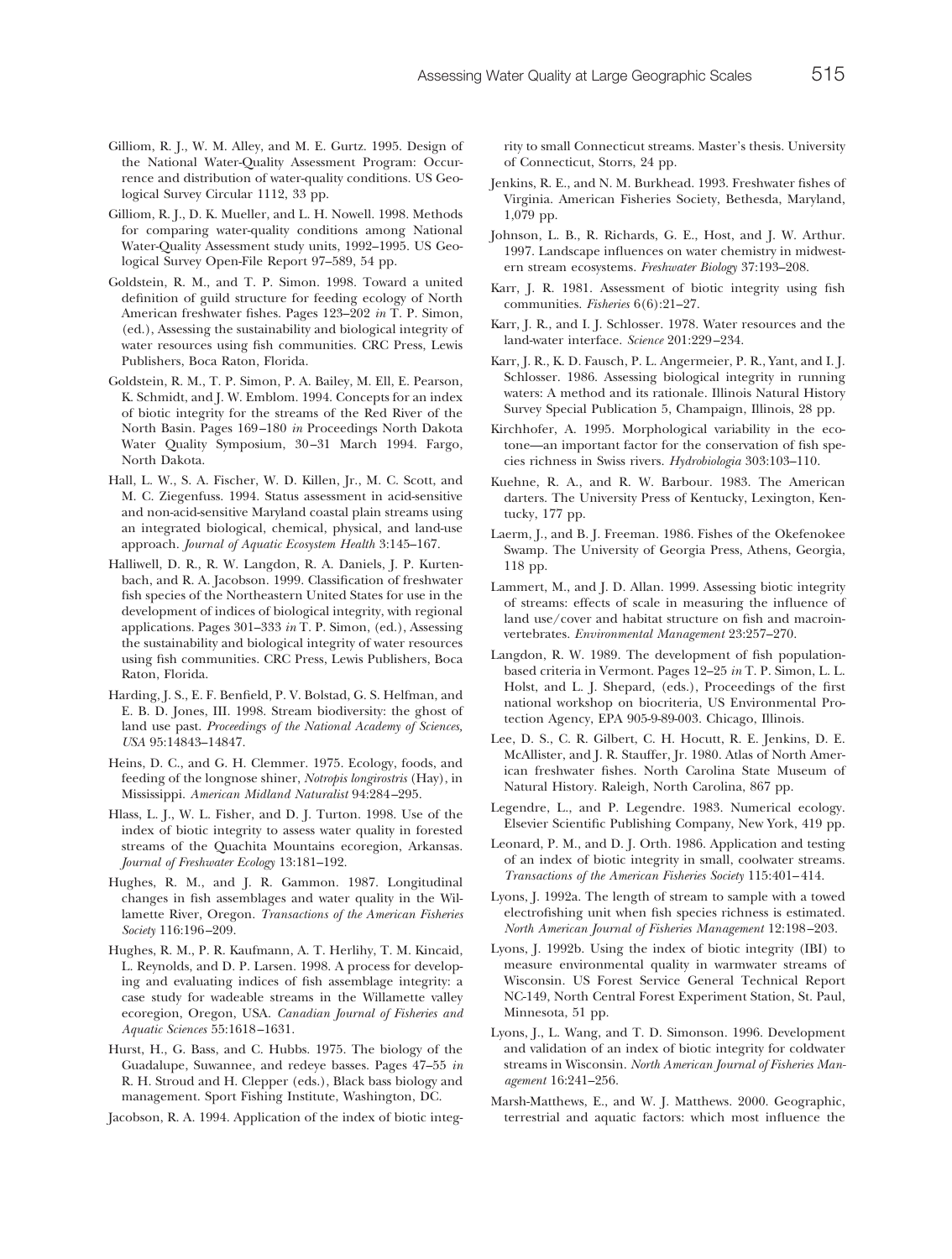structure of stream fish assemblages in the midwestern United States? *Ecology of Freshwater Fish* 9:9–21.

- McCormick, F. H., R. M. Hughes, P. R. Kaufmann, D. V. Peck, J. L. Stoddard, and A. T. Herlihy. 2001. Development of an index of biotic integrity for the Mid-Atlantic Highlands region. *Transactions of the American Fisheries Society* 130:857– 877.
- Meador, M. R., T. F. Cuffney, and M. E. Gurtz. 1993a. Methods for sampling fish communities as part of the National Water-Quality Assessment Program. US Geological Survey Open-File Report 93–104, 40 pp.
- Meador, M. R., C. R. Hupp, T. F. Cuffney, and M. E. Gurtz. 1993b. Methods for characterizing stream habitat as part of the National Water-Quality Assessment Program. US Geological Survey Open-File Report 93–408, 48 pp.
- Mettee, M. F., P. E. O'Neill, and J. M. Pierson. 1996. Fishes of Alabama and the Mobile basin. Oxmoor House, Birmingham, Alabama, 820 pp.
- Moyle, P. B., and M. P. Marchetti. 1999. Applications of indices of biotic integrity to California streams and watersheds. Pages 367–382 *in* T. P. Simon, (ed.), Assessing the sustainability and biological integrity of water resources using fish communities. CRC Press, Lewis Publishers, Boca Raton, Florida.
- Mundahl, N. D., and T. P. Simon. 1999. Development and application of an index of biotic integrity for coldwater streams of the upper Midwest United States. Pages 1383– 415 *in* T. P. Simon, (ed.), Assessing the sustainability and biological integrity of water resources using fish communities. CRC Press, Lewis Publishers, Boca Raton, Florida.
- Niemela, S., E. Pearson, T. P. Simon, R. M. Goldstein, and P. A. Bailey. 1999. Development of an Index of Biotic Integrity for the species-depauperate Lake Agassiz Plain ecoregions, North Dakota and Minnesota. Pages 339–366 *in* T. P. Simon, (ed.), Assessing the sustainability and biological integrity of water resources using fish communities. CRC Press, Lewis Publishers, Boca Raton, Florida.
- North Carolina Department of Environment, Health, and Natural Resources. 1997. Fish community structure. Pages 18–27 *in* Standard operating procedures—biological monitoring. Division of Water Quality, Water Quality Section Ecosystem Analysis Unit, Raleigh, North Carolina.
- Ohio Environmental Protection Agency. 1987. Biological criteria for the protection of aquatic life: volumes I–III. Ohio Environmental Protection Agency, Columbus, Ohio.
- Olmsted, L. L., and D. G. Cloutman. 1979. Life history of the flat bullhead, *Ictalurus platycephalus*, in Lake Norman, North Carolina. *Transactions of the American Fisheries Society* 108:38– 42.
- Omernik, J. M., A. R. Abernathy, and L. M. Hale. 1981. Stream nutrient levels and proximity of agricultural and forest land to streams: some relationships. *Journal of Soil and Water Conservation* 36:227–231.
- Osborne, L. L., and D. A. Kovacic. 1993. Riparian buffer strips in water-quality restoration and stream management. *Freshwater Biology* 29:243–258.
- Osborne, L. L., and M. J. Wiley. 1988. Empirical relationships between land use/land cover and stream water quality in an

agricultural watershed. *Journal of Environmental Management* 26:9–27.

- Plafkin, J. L., M. T. Barbour, K. D. Porter, S. K. Gross, and R. M. Hughes. 1989. Rapid bioassessment protocols for use in streams and rivers: benthic macroinvertebrates and fish. US Environmental Protection Agency, EPA/444/4-89-001, Washington, DC.
- Platts, W. S. 1991. Livestock grazing. Pages 389–423 *in* W. R. Meehan, (ed.), Influences of forest and rangeland management on salmonid fishes and their habitats. American Fisheries Society, Special Publication 19, Bethesda, Maryland.
- Rathert, D., D. White, J. C. Sifneos, and R. M. Hughes. 1999. Environmental correlates of species richness for native freshwater fish in Oregon, USA. *Journal of Biogeography* 26: 257–273.
- Richards, C., L. B. Johnson, and G. E. Host. 1996. Landscapescale influences on stream habitats and biota. *Canadian Journal of Fisheries and Aquatic Sciences* 53(Suppl. 1):295–310.
- Rhode, F. C., R. G. Arndt, D. G. Lindquist, and J. F. Parnel. 1994. Freshwater fishes of the Carolinas, Virginia, Maryland, and Delaware. The University of North Carolina Press, Chapel Hill, North Carolina, 222 pp.
- Robison, H. W., and T. M. Buchanan. 1988. Fishes of Arkansas. University of Arkansas Press, Fayetteville, Arkansas, 536 pp.
- Roth, N. E., J. D. Allan, and D. L. Erickson. 1996. Landscape influences on stream biotic integrity assessed at multiple spatial scales. *Landscape Ecology* 11:141–156.
- Schleiger, S. L. 2000. Use of an index of biotic integrity to detect the effects of land use on stream fish communities in West-Central Georgia. *Transactions of the American Fisheries Society* 129:118–133.
- Schrader, L. H. 1986. Testing of the Index of Biotic Integrity in the South Platte River Basin of northeastern Colorado. Master's thesis, Colorado State University, Fort Collins, 120 pp.
- Scott, M. C., and L. W. Hall. 1997. Fish assemblages as indicators of environmental degradation in Maryland coastal plain streams. *Transactions of the American Fisheries Society* 126:349–360.
- Shelton, L. R. 1994. Field guide for collecting and processing stream-water samples for the National Water-Quality Assessment Program. US Geological Survey Open-File Report 94–455, 42 pp.
- Shields, F. D., Jr., S. S. Knight, and C. M. Cooper. 1995. Use of the index of biotic integrity to assess physical habitat degradation in warmwater streams. *Hydrobiologia* 312:191–208.
- Simon, A., and P. W. Downs. 1995. An interdisciplinary approach to evaluation of potential instability in alluvial channels. *Geomorphology* 12:215–232.
- Simon, A., and C. R. Hupp. 1992. Geomorphic and vegetative recovery processes along modified stream channels in West Tennessee. US Geological Survey Open-File Report 91–502, 142 pp.
- Simon, T. P. 1991. Development of ecoregion expectations for the index of biotic integrity. I. Central corn belt plain. US Environmental Protection Agency, EPA 905/9-91/025, Chicago, Illinois, 242 pp.